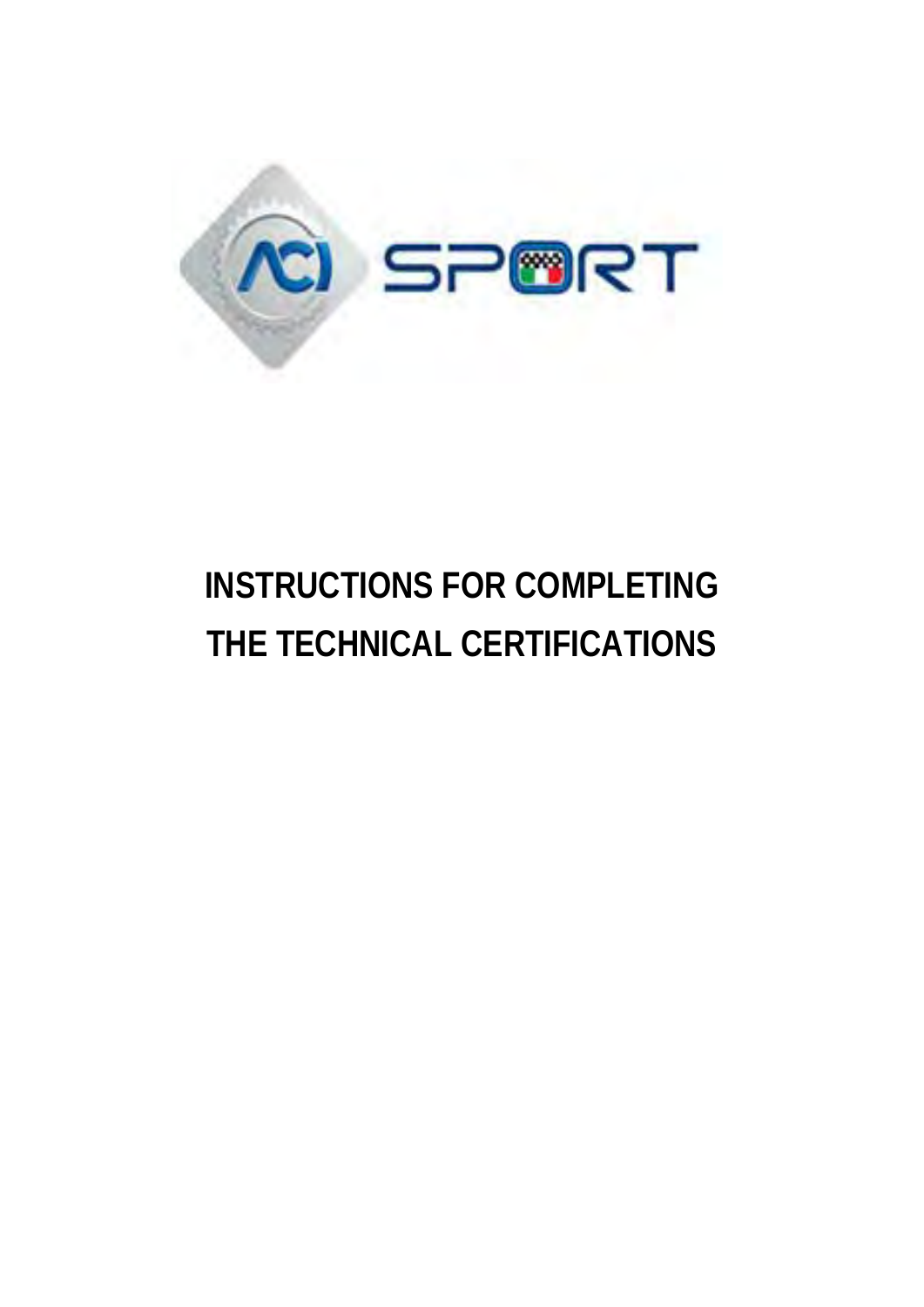# **INTRODUCTION**

To comply with the COVID-19 protocols and promote social distancing, the Federation has established that instead of the pre-race technical checks, participants will fill in three self-certification forms in which it will be declared that the car and all safety devices including the Conductor's clothing are compliant and used in compliance with the regulations. Randomly, at any time during the Event, the Scrutineers are obliged to carry out checks on the safety of the cars and the veracity of the declarations. Any false statements will result in exclusion from the tender and referral to the Federal Prosecutor.

*The holder of the ACI-Sport passport (Competitor, Renter, Team, etc.) must sign and deliver, attaching an identification document, to a NATIONAL Technical Commissioner (even outside a competition field) the ANNUAL TECHNICAL CERTIFICATION (mod. CTA1) before participating in the first race of the year. This certification will be uploaded to the electronic passport and will be valid until 31 December of the current year. In the case of a passport issued by a foreign ASN, a copy of this certification, together with an identification document of the subscriber, must be delivered to the Technical Steward before each race. The certification can be delivered by a delegate with a written proxy and a photocopy of the delegating party's identification document and the delegate's original document.*

The Competitor, for each event he intends to register for, must complete and sign the CERTIFICATION OF CAR SAFETY DEVICES (mod.CDSv2-xx); the module will be downloaded from the ACI-Sport website according to the car group. This form must be delivered, attaching a copy of the subscriber's identification document, to the Technical Steward within the established time. In the case of a competitor who is a legal person, the form can be signed by the Sporting Director or Coach who holds the ACI license (Article A-9.3 appendix 1 to the National Sporting Regulations). - Only for cars entered in a Championship, this certification will be valid for the entire duration of the Championship and only for the races of the same, moreover, whoever signs it undertakes to communicate promptly any changes to the car during the championship itself.

Each Driver, for each Event he intends to participate in, must complete and sign the SAFETY CLOTHING CERTIFICATION (mod. CAS3); the form can be downloaded from the ACI-Sport website. This form must be delivered, attaching a copy of the subscriber's identification document, to the Technical Steward within the established time. Only for Drivers / Coequipers registered in a Championship, this certification will be valid for the entire duration of the Championship and only for the races of the same, moreover, whoever signs it undertakes to promptly communicate any changes that occur during the Championship itself.

# **INSTRUCTIONS FOR COMPILATION THE CERTIFICATION OF VEHICLE SAFETY DEVICES**  (mod.CDSv2-xx)

Different modules are available depending on the vehicle group. Consult the attached table to determine the form to fill out.

In section I, for each row of the table, check the OK box only if the devices indicated are present, compliant and installed according to the standards indicated. Some devices may not be mandatory for the type of race or the particular group.

Section II contains a table in which it is necessary to report the identification and validity data of some safety devices; in detail: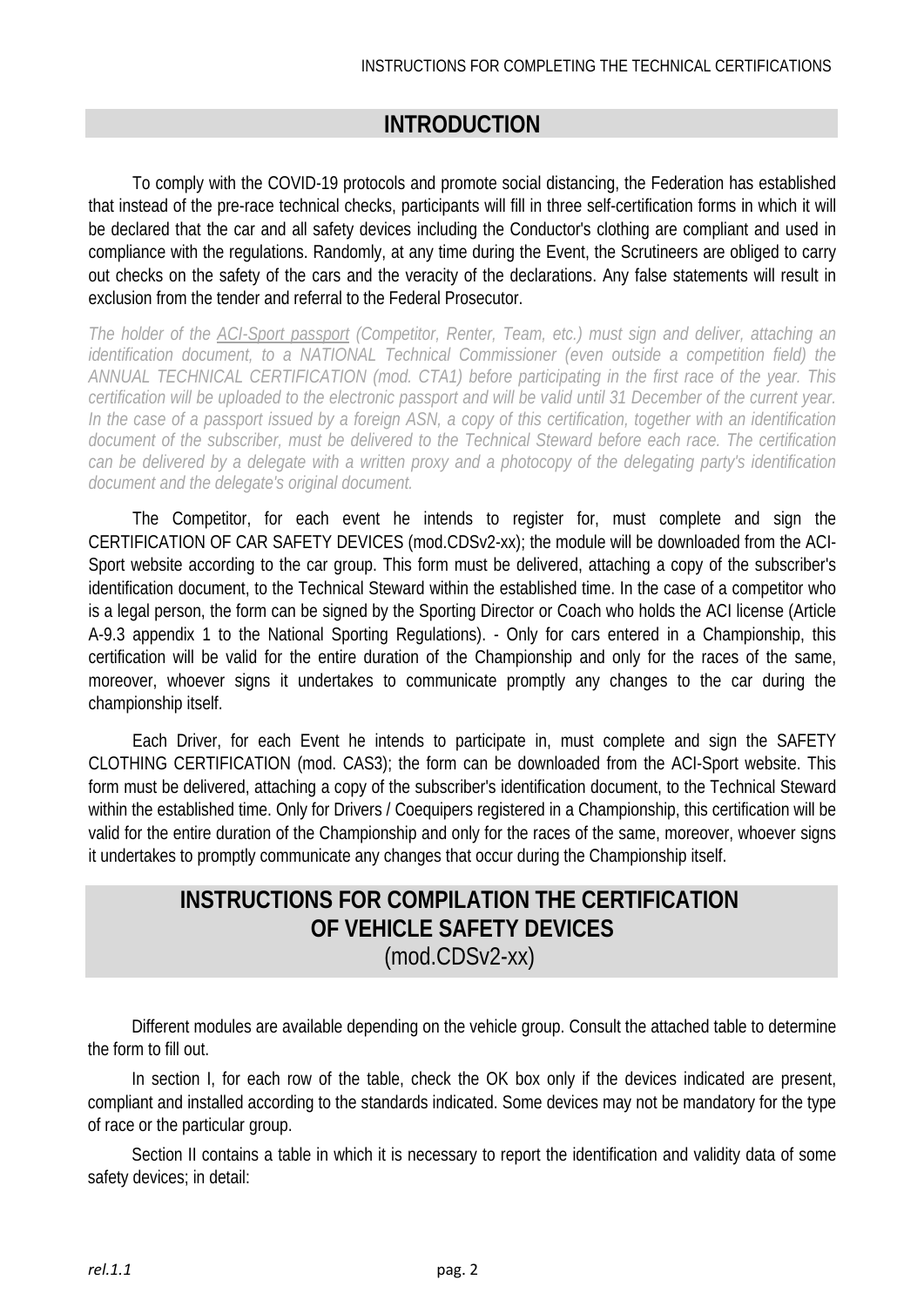#### **SAFETY BELTS - indicate the approval number and expiration date shown on the labels**

The homologation number of the belts is indicated on all labels, which are always sewn close to the buckles. Depending on the FIA standard, the homologation number has different formats, in detail:

• The homologation number, FIA standard 8853/98 o 8854/98, shown on the label has the following format:



The labels vary according to the belt on which they are mounted can be of the following types:

| not valid after                       | In compliance with:<br>FIA Standard 8853/98 & 8854/98                                             |
|---------------------------------------|---------------------------------------------------------------------------------------------------|
| 2018                                  | Manufacturer Name:<br><b>SCHROTH Safety Products GmbH</b><br>Im Ohl 14 · 59757 Arnsberg · Germany |
| FIA C-129.T/98                        | AA1300001                                                                                         |
|                                       | Homologation N°: FIA B-137.T/98 FIA B-131.P/98                                                    |
| <b>FIA D-130.T/98</b>                 | with referring crotch straps:<br>FIA C-129.T/98 FIA C-132.P/98<br>FIA D-130.T/98 FIA D-133.P/98   |
| example of a FIA identification label | Not valid after<br>2018                                                                           |

The complete code must be entered in the homologation number field of the form; it may happen (see example) that some belts have more than one homologation, in this case, it is sufficient to report only the one with the greater number after the horizontal dash among those present on ALL the installed belts (in the case of the example: FIA D -130.T / 98).

• for the standard FIA 8853-2016, the homologation number is always found on the labels sewn near the carabiners, composed as follows:



the form must be completed in full.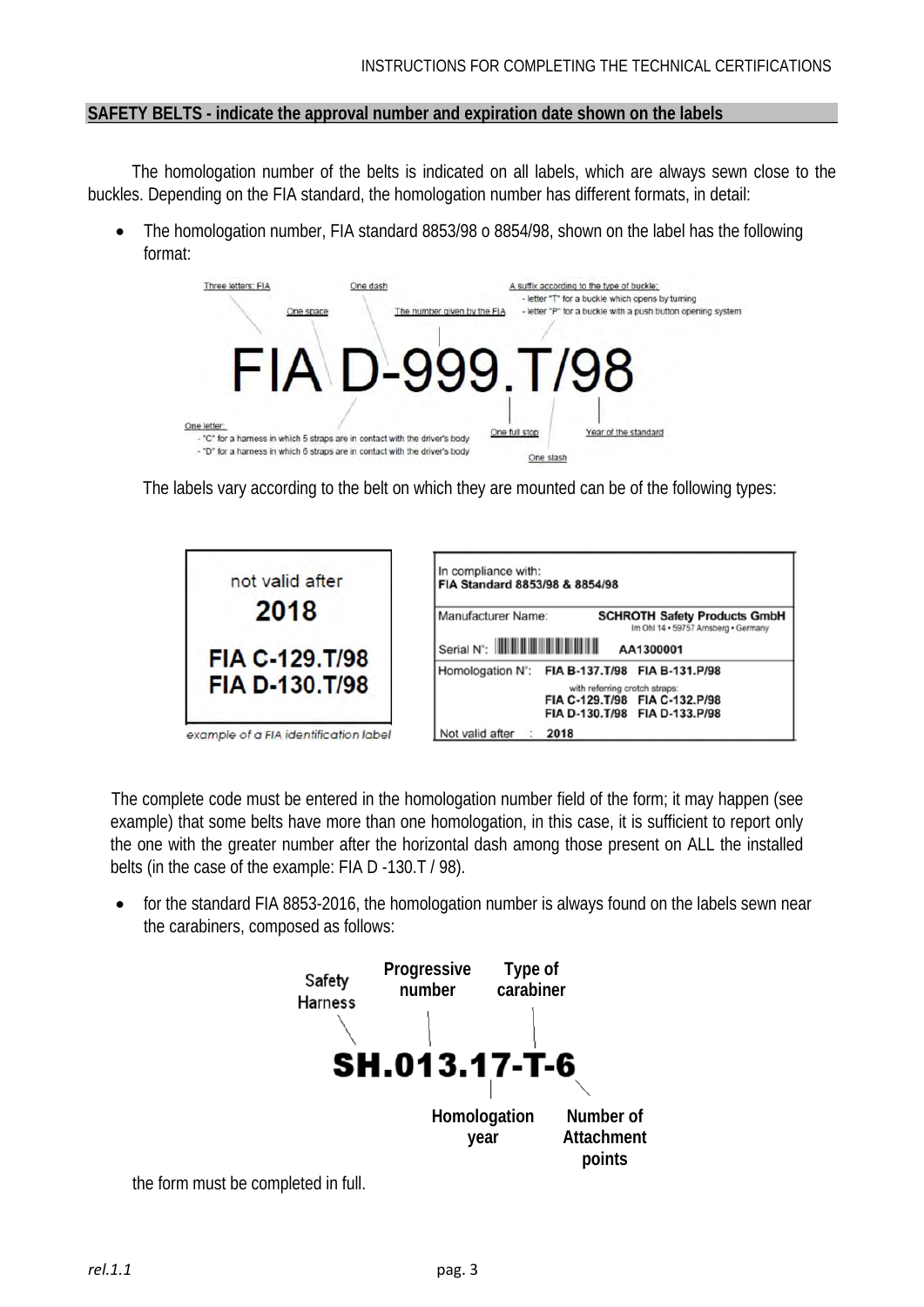#### **SEAT - indicate the omolation number and expiry date written on the label**

On the seat you can find different types of labels, for example::



Label always shows the omologatio number (Homologation N °) which may have one of the following formats: **AS.xxx.xx** o **CS.xxx.xx**

For seats built before 2013 it is possible that the date of manufacture is indicated instead of the expiry date.

#### **EXTINGUISHING SYSTEM and HANDOPERATED FIRE EXTINGUISHER**

Write the omolgation number of the fire extinguisher and its expiry date on the form.

The homologation number is always shown on the label preceded by the EX code.

The handoperated fire extinguisher (where provided) may not be omologated, in this case write in the form the type of extinguishing product and the quantity, as indicated on the label.

#### **SAFETY FUEL TANK**

If the car is equipped with an approved safety tank, write the tank homologation number and its expiry date on the form. The data are shown both on the tank label and on the certificate that must be always present.

# **INSTRUCTIONS FOR COMPILATION THE SAFETY CLOTHING CERTIFICATION** (mod. CAS3)

Each driver or coequiper must complete the form. The form provides for the possibility of indicating three items for each component. It is mandatory to indicate all possible items of clothing that will be used.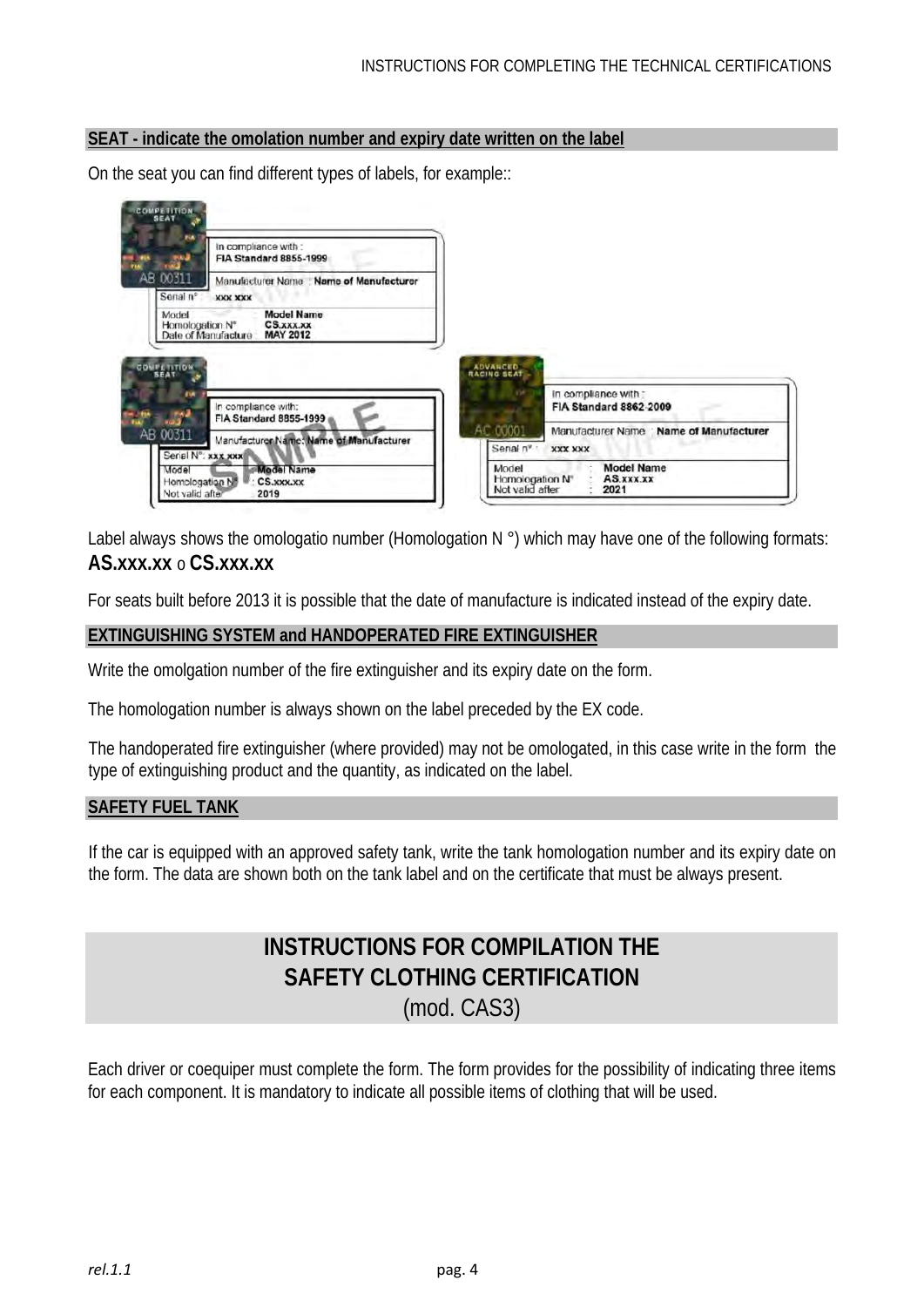#### **HELMET**

In the first line indicate the FIA homologation standard which can be found on the FIA label affixed to the helmet. Consult the list of possible labels attached to this document. Possible standards are:

- 8858-2002 o 8858-2010 (Technical List N°41);
- 8859 (Technical List  $N°49$ );
- 8860-2004 o 8860-2010 (Technical List N°33);
- 8860-2018 o 8860-2018-ABP (Technical List N°69)

In the next line indicate the homologation number of the helmet or typel (see attached label table).

#### **FRONTAL HEAD RESTRAINT SYSTEM FHR / HANS**

In the first line indicate the FIA homologation standard which can be found on the FIA label affixed. Consult the list of possible labels attached to this document. Possible standards are:

• 8858-2002 o 8858-2010 (Technical List N°29);

In the next line indicate the homologation number of the frontal head restrant system (see attached label table).

#### **OVERALL**

In the first line indicate the FIA homologation standard which can be found on the FIA label affixed. Consult the list of possible labels attached to this document. Possible standards are:

- 8856-2000 (Technical List  $N^{\circ}27$ );
- 8856-2018 (Technical List N° 74).

In the next line indicate the homologation number or type (see attached label table). The approval number begins with RS for the standard 8856-200 and DC for the standard for 8856- 2018.

#### **UNDERWEAR, SOCKS, SHOES**

In the first line indicate the FIA homologation standard which can be found on the FIA label affixed. Consult the list of possible labels attached to this document. Possible standards are:

- 8856-2000 (Technical List  $N^{\circ}27$ );
- 8856-2018 (Technical List No 74).

In the next line indicate the homologation number or type (see attached label table). For the 8856-2000 standard there is no homologation number, report the make or type.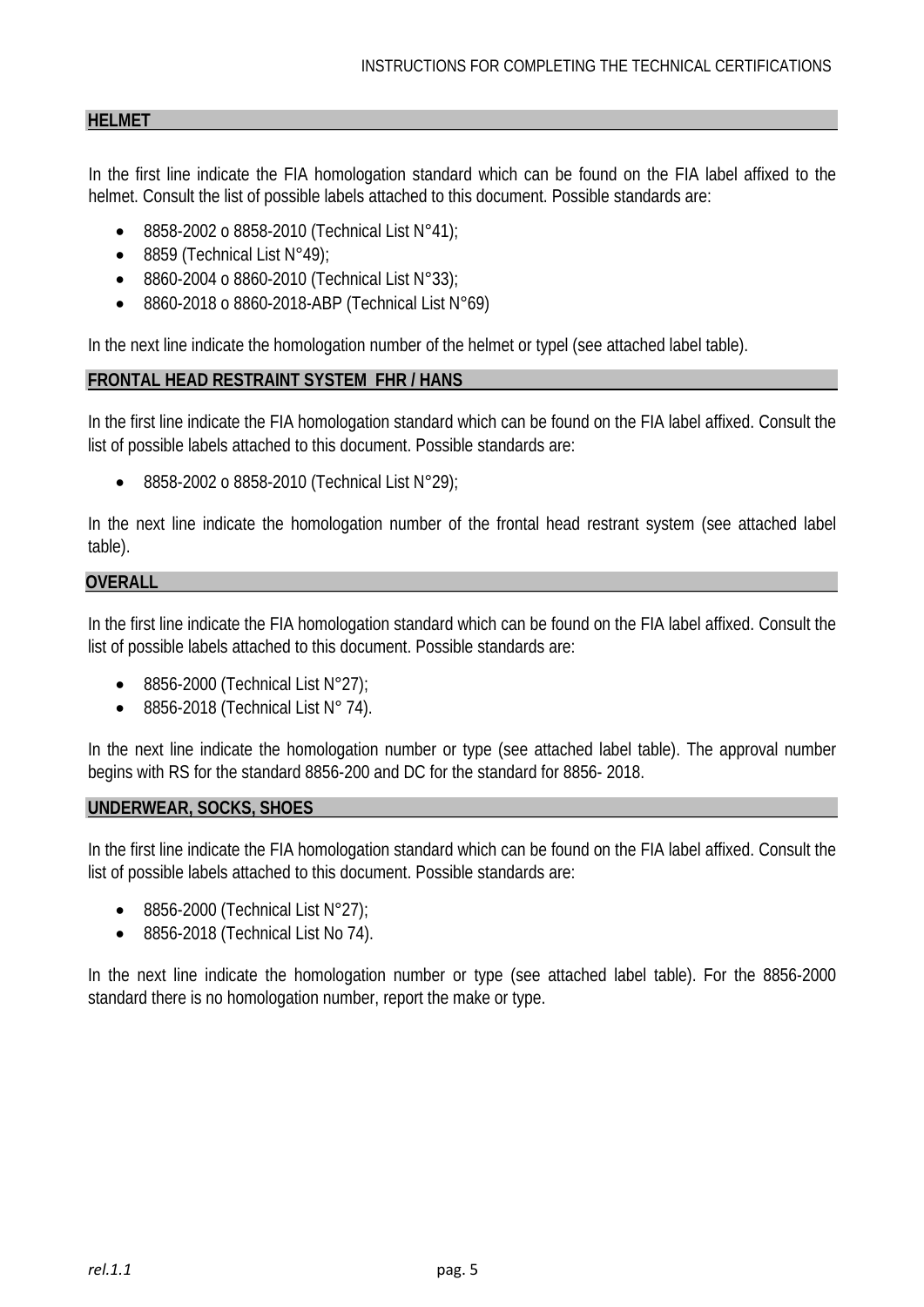| <b>GROUP</b>                                       | <b>CODE</b>        | <b>FORM</b> |
|----------------------------------------------------|--------------------|-------------|
| F3 - FIA (EXPIRED HOMOLOGATION)                    | F3-SO              | CDSv2-C     |
| F4 FIA                                             | F4                 | CDSv2-C     |
| F REGIONAL - FIA                                   | <b>FREC</b>        | CDSv2-C     |
| OFF-ROAD - FIA                                     | T <sub>2</sub>     | $CDSv2-F$   |
| LIGHT NATIONAL OFF-ROAD POLARIS                    | <b>FNLP</b>        | CDSv2-F     |
| NATIONAL OFF-ROAD VEHICLES STANDARD                | <b>FNN</b>         | CDSv2-F     |
| NATIONAL OFF-ROAD VEHICLES PREPARED                | <b>FNA</b>         | $CDSv2-F$   |
| FUORISTRADA PREPARATE - FIA                        | T1                 | CDSv2-F     |
| GT CARS - FIA                                      | GT <sub>3</sub>    | CDSv2-GT    |
| GT CARS GT1 - FIA (EXPIRED HOMOLOGATION)           | GT1-S              | CDSv2-GT    |
| GT CARS GT2 - FIA (EXPIRED HOMOLOGATION)           | GT2-S              | CDSv2-GT    |
| GT CARS GT4 - SRO                                  | GT4                | CDSv2-GT    |
| <b>GROUP A - FIA</b>                               | A                  | CDSv2-A     |
| <b>GROUP ACCELERATION</b>                          | ACC                | $CDSv2 - A$ |
| <b>GROUP TWIN CYLINDERS</b>                        | BC                 | CDSv2-A     |
| <b>GROUP DTM - ADAC</b>                            | <b>DTM</b>         | CDSv2-B-SH  |
| <b>GROUP E1 - FIA</b>                              | E1                 | $CDSv2 - A$ |
| <b>GROUP E2 SILHOUETTE - FIA</b>                   | E2-SH              | CDSv2-B-SH  |
| <b>GROUP E2 SINGLE SEATER - FIA</b>                | E2-SS              | $CDSv2-C$   |
| <b>GROUP E2 SPORT CARS - FIA</b>                   | E <sub>2</sub> -SC | CDSv2-B-SC  |
| GRUPPO GT PRODUCTION - FIA                         | <b>RGT</b>         | CDSv2-A     |
| <b>GOUP N - FIA</b>                                | N                  | CDSv2-A     |
| <b>SLALOM PROTOTYPES GROUP</b>                     | <b>PS</b>          | CDSv2-B-SC  |
| <b>GROUP R - FIA</b>                               | R                  | CDSv2-A     |
| SPECIAL SLALOM GROUP                               | SS                 | CDSv2-A     |
| SPORT GROUP CN - FIA PRODUCTION                    | <b>CN</b>          | CDSv2-B-SC  |
| SPORT GROUP SLALOM PROTOTYPES                      | <b>SPS</b>         | CDSv2-B-SC  |
| SPORT RACING SR GROUP - FIA (EXPIRED HOMOLOGATION) | SR <sub>2</sub> -S | CDSv2-B-SC  |
| SUPER TOURISM GROUP - FIA (EXPIRED HOMOLOGATION)   | ST-SO              | CDSv2-B-SH  |
| <b>SUPERSTARS GROUP</b>                            | <b>STS</b>         | CDSv2-B-SH  |
| <b>GROUP TCR - TCR int. GROUP</b>                  | <b>TCR</b>         | CDSv2-A     |
| <b>TOP TUNING GROUP</b>                            | TOPT               | CDSv2-A     |
| <b>AUTOCROSS SINGLE SEATER</b>                     | <b>MPA</b>         | CDSv2-E     |
| <b>SERIES PRODUCTION</b>                           | <b>PRODS</b>       | CDSv2-A     |
| <b>EVO PRODUCTION</b>                              | <b>PRODE</b>       | CDSv2-A     |
| <b>EXPIRED HOMOLOGATION - GROUP A</b>              | VSO-A              | $CDSv2 - A$ |
| <b>EXPIRED HOMOLOGATION - GROUP N</b>              | VSO-N              | CDSv2-A     |
| MAKE TROPHIES - SINGLE SEATER                      | TM-F               | CDSv2-C     |
| <b>MAKE TROPHIES - GT</b>                          | TM-GT              | CDSv2-GT    |
| <b>MAKE TROPHIES - SILHOUETTE</b>                  | TM-SH              | CDSv2-B-SH  |
| <b>MAKE TROPHIES - TOURISM</b>                     | TM-T               | CDSv2-A     |
| OFF-ROAD VEHICLES WITH AUTOMOTIVE ENGINE - CSAI    | TH                 | $CDSv2-F$   |
| OFF-ROAD VEHICLES WITH MOTORCYCLE ENGINE - CSAI    | TM                 | CDSv2-F     |

### **MATCHING GROUPS - FORMS FOR CERTIFICATION VEICHLE SAFETY'S DEVICES**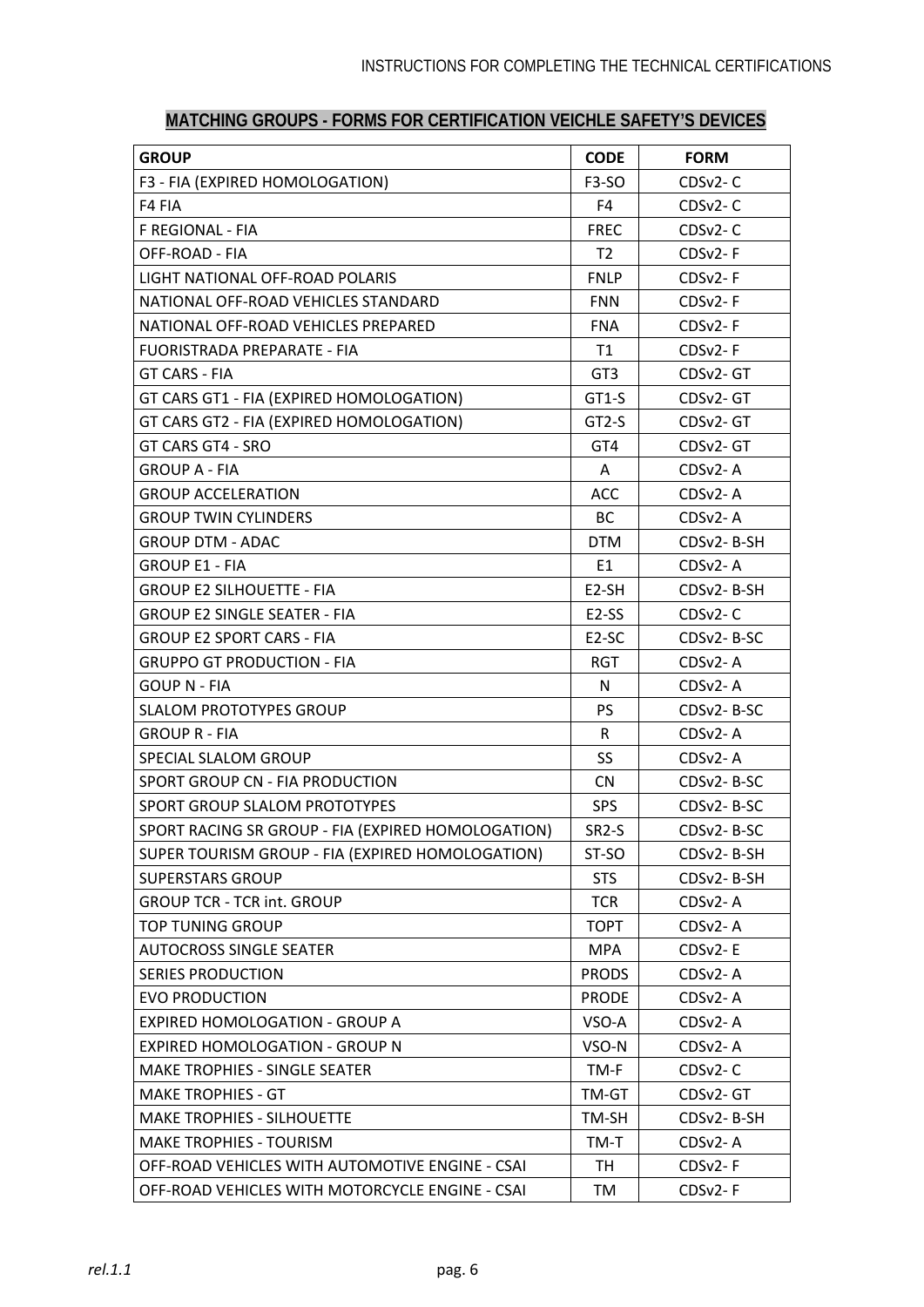## INSTRUCTIONS FOR COMPLETING THE TECHNICAL CERTIFICATIONS

| IMPROVED OFF-ROAD VEHICLES - FIA     | T3               | $CDSv2-F$     |
|--------------------------------------|------------------|---------------|
| <b>R1 NATIONAL</b>                   | R <sub>1</sub> N | $CDSv2 - A$   |
| RACING START                         | <b>START</b>     | CDSv2-A       |
| RACING START PLUS                    | <b>RSP</b>       | $CDSv2 - A$   |
| <b>OFF-ROAD VEHICLES</b>             | <b>VST</b>       | CDSv2-E       |
| <b>ZZ - HISTORIC CARS</b>            | *ARYV            | $CDSv2-S$     |
| ZZ - GROUP 24H SPECIAL               | *24H-S           | CDSv2-B-SH    |
| ZZ - GROUP A SUPERSALITA             | *AS              | $CDSv2 - A$   |
| ZZ - GROUP FGR-RALLY                 | *FGR             | CDSv2-A       |
| ZZ - CARS E1 HILLCLIMB MAKE TROPHIES | $*$ E1-M         | $CDSv2 - A$   |
| ZZ - GROUP E                         | *VGE             | $CDSv2 - A/B$ |
| ZZ - VEHICLES EXPIRED HOMOLOGATION   | *VSO             | CDSv2-A       |
| ZZ - CARS SPORT NAZIONALE            | *VSN             | CDSv2-B-SC    |
| <b>ZZ - TOURISM CARS</b>             | *VTS             | $CDSv2 - A$   |
| ZZ - TOURISM CARS ENDURANCE          | *TUEN            | CDSv2-A       |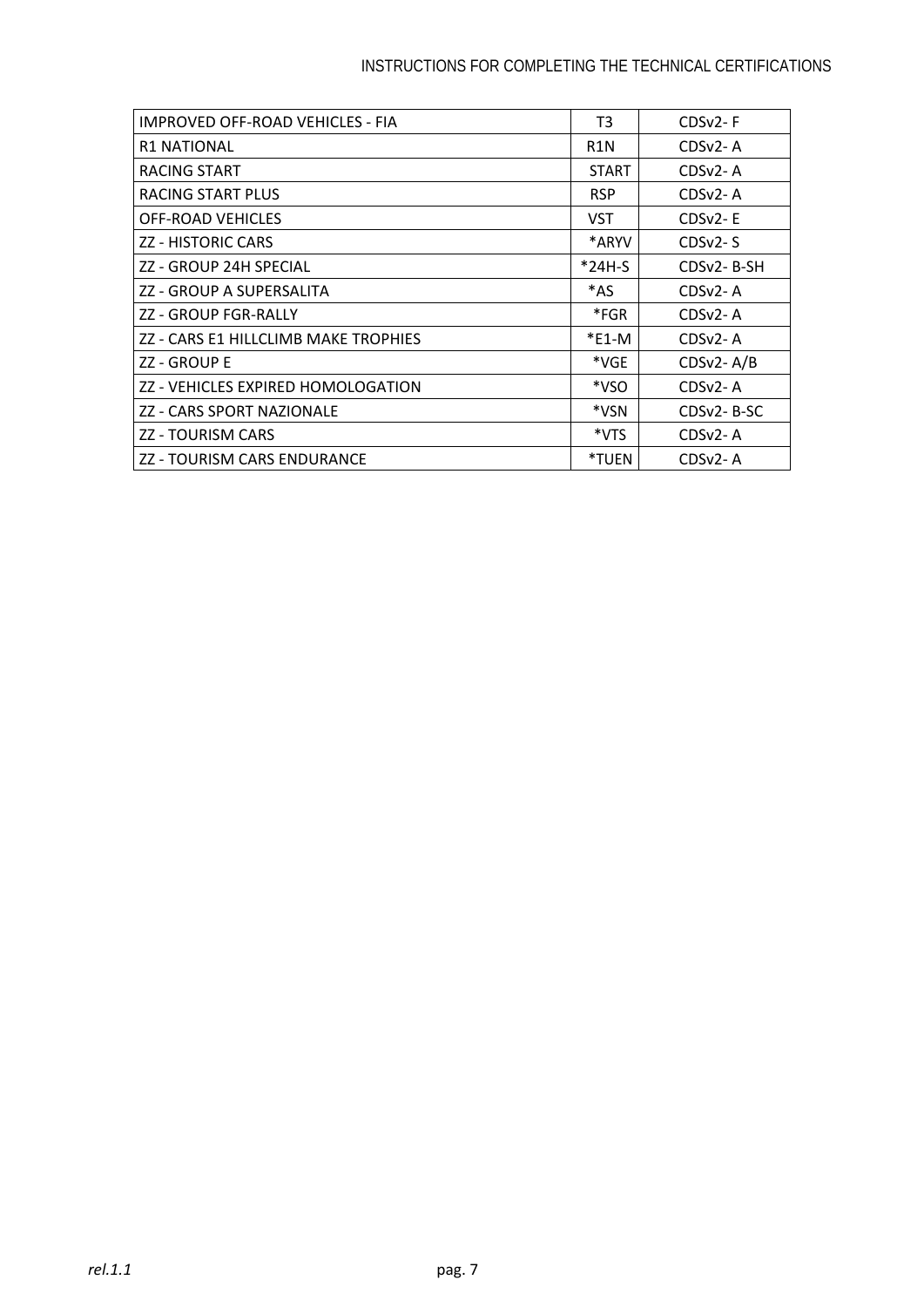# **SUMMARY OF HOMOLOGATED COMPONENT LABELS**

| Label example                                                                                                                                                                                                                                                                                                                                                                                                                                                                                                                                                                                                                                                                                                           | standard<br>FIA                       | Technical<br>list | note                                                                                                                  |
|-------------------------------------------------------------------------------------------------------------------------------------------------------------------------------------------------------------------------------------------------------------------------------------------------------------------------------------------------------------------------------------------------------------------------------------------------------------------------------------------------------------------------------------------------------------------------------------------------------------------------------------------------------------------------------------------------------------------------|---------------------------------------|-------------------|-----------------------------------------------------------------------------------------------------------------------|
| <b>MANUFACTURER</b><br><b>MANUFACTURER</b><br>fanufacturer harness ltd<br><b>Ispufacturer harness ltd</b><br>not valid after<br>not valid after<br>not valid after<br>not valid after<br>2002<br>2002<br>2002<br>2002<br>For HANS use only<br>For HANS use only<br>FIA D-999.T/98<br><b>FIA B-000.T/98</b><br>FIA D-999.T/98<br>FIA D-999.T/98<br>FIA D-999.T/98<br><b>FIA B-000.T/98</b>                                                                                                                                                                                                                                                                                                                               | 8853/98<br>in use until<br>31.12.2012 | 24                |                                                                                                                       |
| Manufacturer name<br>In compliance with:<br>(optional)<br>FIA Standard 8853/98 & 8854/98<br>Manufacturer name<br>not valid after<br>Manufacturer Name: Manufacturer<br>(optional)<br>2018<br>Serial N°: xxx xxx<br>not valid after<br>Homologation Nº: FIA D-9<br>For FHR use only<br>2018<br>FIA D-999.T/98<br>FIA D-999.T/98<br>Not valid after<br>FIA B-000.T/98<br>In compliance with:<br>FIA Standard 8853/98 & 8854/98<br>Manufacturer Name: Manufacturer hanges<br>Serial N°: XXX XXX<br>Homologation N°: FIA D-9<br>Not valid after<br>2018                                                                                                                                                                     | 8853/98<br>in use since<br>01.01.2013 | 24                | the label with the serial<br>number is sewn on the<br>belt permanently<br>connected to the quick<br>release carabiner |
| In compliance with:<br>In compliance with<br><b>FIA Standard 8853-2016</b><br><b>FIA Standard 8853-2016</b><br>Manufacturer Name: Name of<br>Manufacturer Name: Name<br>Serial N°: xxx xxx<br>For FHR use only<br>Serial N°: XXX XXX<br>Homologation N°: SHUXXLXX-TO<br>Homologation N': SHUOOLOGE<br>Not valid after<br>:2021<br>Not valid after<br>: 2021<br>in compliance with:<br>In compliance with<br><b>FIA Standard 8853-2016</b><br>FIA Standard 8853-2016<br>Name of Manufacturer<br>Name of Manufacturer<br>Serial N' <sub>d</sub> elle axx<br>Serial N'artist Box<br><b>DESCRIPTION AND</b><br>Homographica N<br>Van Disponsor T-X<br>For FHR use only<br>Not valid after<br>: 2021<br>Not valid after 2021 | 8853-2016                             | 57                |                                                                                                                       |

## **SAFETY BELTS**

**SEAT**

| Label example                                                                                                                                                                                                                             | standard FIA                          | <b>Technical</b><br>list | note                                                                          |
|-------------------------------------------------------------------------------------------------------------------------------------------------------------------------------------------------------------------------------------------|---------------------------------------|--------------------------|-------------------------------------------------------------------------------|
| In completion with<br>FIA Standard 8355-1999<br>Marxifacturer Name - Name of Manufacturer<br>(lewica) m/<br><b>BAK NEE</b><br><b>Model Name</b><br>Model<br>Homotogeteor N°<br><b>CS.xxx.xx</b><br><b>MAY 2012</b><br>Date of Menutecture | 8855/99<br>in use until<br>31.12.2013 | 12                       |                                                                               |
| In complaince with<br>FIA Standard BBSS-1999<br>Manufacturas/Altric Maine di Manufacturar<br>Serial Nº Kica, Kica<br><b>Madel Name</b><br><b>CS</b> xxx xx<br>Horrickogatian fall<br>2019<br>Not valid after                              | 8855/99<br>in use since<br>01.01.2014 | 12                       |                                                                               |
| Manufacturer Name:<br><b>Name of Manufacture</b><br>Senal N" godina<br>$-2019$<br>Not valid after<br>This isbel is not will will out the original<br>homologation label                                                                   | 8855/99                               |                          | validity extension<br>label (the original label<br>must always be<br>present) |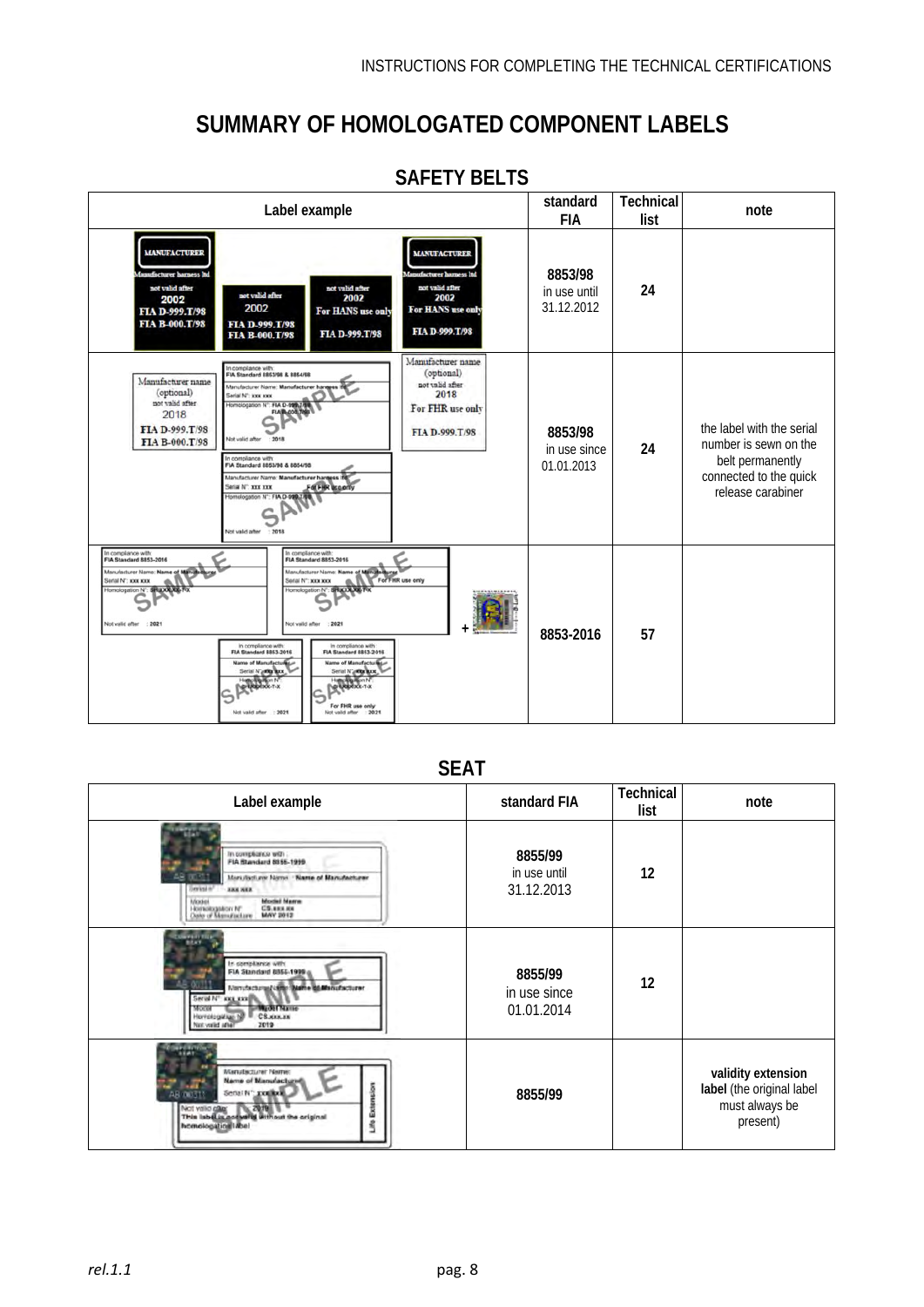#### INSTRUCTIONS FOR COMPLETING THE TECHNICAL CERTIFICATIONS

| <b>MARKETIN</b><br>In compliance with<br>FIA Standard 8862-2009<br>Manufacturer Name, "Name of Manufacturer"<br>Send nº<br><b>KEE KEE</b><br>Model Name<br>Model<br><b>AS XXX XX</b><br>Licensing@on N'<br>Not valid after<br>2021 | In compliance with<br>FIA Standard 8862-2009<br>For circuit events only<br>$x + x + 1$<br><b>AT MAMA</b><br><b>AS IXXXX</b><br>2021 | 8862-2009 | 40 |  |
|------------------------------------------------------------------------------------------------------------------------------------------------------------------------------------------------------------------------------------|-------------------------------------------------------------------------------------------------------------------------------------|-----------|----|--|
|------------------------------------------------------------------------------------------------------------------------------------------------------------------------------------------------------------------------------------|-------------------------------------------------------------------------------------------------------------------------------------|-----------|----|--|

# **SEAT BRACKETS**

|                                                                                                                                                                                                    | Esempio etichetta                                                                                                                          | standard FIA                           | Technical<br>list | note                                                               |
|----------------------------------------------------------------------------------------------------------------------------------------------------------------------------------------------------|--------------------------------------------------------------------------------------------------------------------------------------------|----------------------------------------|-------------------|--------------------------------------------------------------------|
| <b>IT-EOW/JIMPION WITH</b><br>FIA Standard 8862-2009<br>Homillingstich No.<br>Barried No.<br><b>NOT VALID AFTER:</b>                                                                               | to compliance with:<br>FIA Standard 8862-2009<br>Seat Company<br>APPROVED BOARDED NO.<br><b>AS XXX.XX</b><br>Senal No:<br>NOT VALID AFTER: | 8862-2009<br>valid until<br>31.12.2021 | 40                | the matching seat<br>brackets is shown<br>in the technical<br>list |
| <b>CARLES</b><br>will will situate<br>In compliance with:<br><b>FIA Standard 8862-2009</b><br><b>Source</b> a <sup>v</sup><br><b><i>BER NEW</i></b><br>Model<br>Homosopation N°<br>Not valid after | Manufacturer Norton Name of Manufacturer<br><b>Model Name</b><br>AB.xxx.xx                                                                 | 8862-2009<br>valid until<br>01.01.2012 | 40                |                                                                    |

# **RACING NETS**

| Label example                                                                                                                   | standard FIA | Technical<br>list | note |
|---------------------------------------------------------------------------------------------------------------------------------|--------------|-------------------|------|
| FIA Standard B863-2013<br>rufecturer Name: Name of Manufacturer<br>Serial N°, xxx xxx<br>Modal<br>Wedel Name<br>Not valid after | 8863-2013    | 48                |      |

# **OVERALL (SUITS)**

| Label example                                                                         | standard FIA                            | Technical<br>list | note |
|---------------------------------------------------------------------------------------|-----------------------------------------|-------------------|------|
| Standard 8856-2000<br>RS.000.00<br>Manufacturer name<br>Year of manufacture: 0000     | 8856-2000<br>in use until<br>31.12.2012 | <b>TL27</b>       |      |
| Standard 8856-2000<br>RS.000.00<br>«Manufacturer's Name»<br>Year of manufacture: 20XX | 8856-2000<br>in use since<br>01.01.2013 | TL 27             |      |
| Standard 8856-2018<br>JDC.XXX.XX-X<br>"Manufacturer's name"<br>Not valid after: 20XX  | 8856-2018                               | <b>TL74</b>       |      |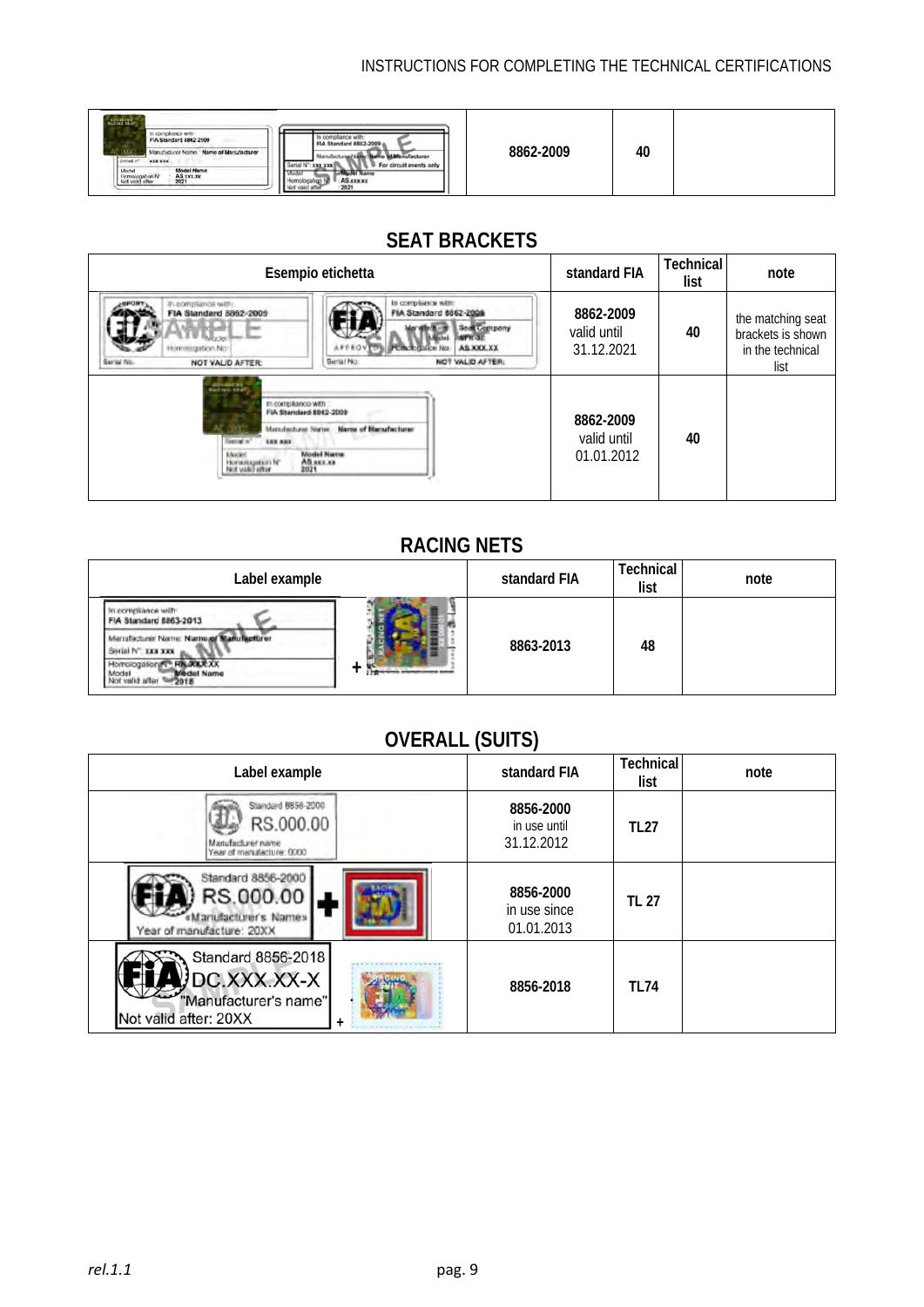| Label example                                                                                                                                                                                      | standard FIA                            | <b>Technical</b><br>list | note                                                       |
|----------------------------------------------------------------------------------------------------------------------------------------------------------------------------------------------------|-----------------------------------------|--------------------------|------------------------------------------------------------|
| Shandard name hid which the<br>homologation is granted<br>In compliance with FIA<br>standard 8856-2000<br>Maruf ecloner name his which the<br>Manufacturer name<br>horiologation has been granted. | 8856-2000<br>in use until<br>31.12.2015 |                          | Write the make and<br>type in place of the<br>homologation |
| In compliance with FIA<br><b>Standard 8856-2000</b><br>Manufacturer name<br>Year of manufacture: 2016                                                                                              | 8856-2000<br>in use since<br>01.01.2016 |                          | Write the make and<br>type in place of the<br>homologation |
| In compliance with:<br><b>FIA Standard 8856-2018</b><br>.<br>Manufacturer name:<br>Name of manufacturer<br>Homologation N°: DC.XXX.XX-X<br>Not valid after: 20XX<br>$\ddot{}$                      | 8856-2018                               | <b>TL74</b>              |                                                            |

# **UNDERWEAR, BALACLAVA, SOCKS, SHOES AND GLOVES**

# **HELMETS**

| Label example                                                                                                                                                                                                                                                                                                                                                                                                                          | Homologation  | <b>Technical</b><br>list | note                                                                                            |
|----------------------------------------------------------------------------------------------------------------------------------------------------------------------------------------------------------------------------------------------------------------------------------------------------------------------------------------------------------------------------------------------------------------------------------------|---------------|--------------------------|-------------------------------------------------------------------------------------------------|
| Helmet tetber Inchorages<br>fitted by <b>No manufacturer</b><br><b>Ori</b> pliance with<br>standard 8858-2002                                                                                                                                                                                                                                                                                                                          | FIA 8858-2002 | <b>TL41</b><br>parte II  | in the homologation<br>number field indicate<br>the helmet model                                |
| Helmet compatible with Frontal Head<br>Restraint systems according to:<br><b>FIA Standard 8858-2010</b><br><b>Manufacturer:</b> Helmet Company<br>Model:<br>M6CH-GP4<br>Serial No:<br>Helmet Compatible with Frontal Head Restraint<br>Systems according to FIA Standard 8858-2010<br>Manufacturer Name: Name of Manufacturer<br>Serial N": xxx xxx<br><b>Model Name</b><br>Mnde<br><b>XS</b><br>Size<br>Date of Manufacture: JAN 2013 | FIA 8858-2010 | <b>TL41</b><br>parte I   | in the homologation<br>number field indicate<br>the helmet model                                |
| In compliance with:<br><b>FIA Standard 8859-2015</b><br>Manufacturer Name: Name of Manufacturer<br>AP 000 01<br>Serial N°: xxx xxx<br>Model Name<br>Model<br>PH.XXX.XX-X<br>Homologation N <sup>1</sup><br>Date of Manufacture: JAN 2015<br>Size: XS                                                                                                                                                                                   | FIA 8859-2015 | TI 49                    |                                                                                                 |
| FIA Standard 8869-2004<br><b>Helmet Inc</b><br>Manufacturer:<br>ysomus<br>Model:<br>Size:<br>56                                                                                                                                                                                                                                                                                                                                        | FIA 8869-2004 | <b>TL33</b><br>parte II  | in the homologation<br>number field indicate<br>the helmet model<br>invalid after<br>31.12.2020 |